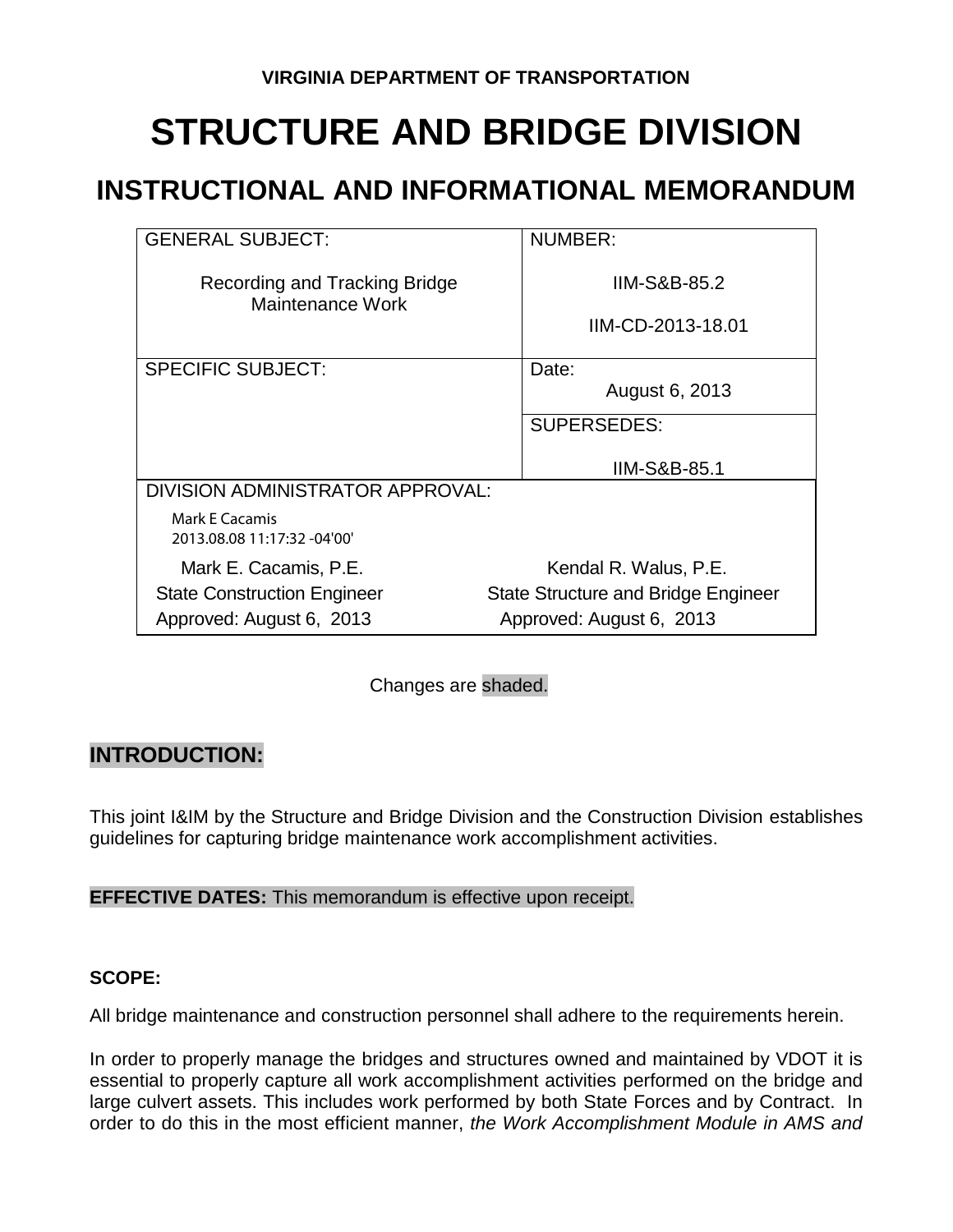Instructional & Informational Memorandum IIM-S&B-85.2 Sheet 2 of 7

*SiteManager Plug-In tool shall be used for capturing and reporting all maintenance work performed on VDOT owned or maintained bridges and culverts.*

All work performed on bridges and culverts by State Forces shall be reported in the Maintenance Division's Work Accomplishment Module in AMS. The module will support the adequate management of VDOT's structures by capturing all work activities as well as resource usage in terms of labor, equipment and materials.

The five-digit bridge maintenance activity codes (Cardinal Tasks) and associated quantities shall be used when coding work in the Work Accomplishments Module. A list of bridge maintenance activity codes can be found in the Appendix at the end of this document.

#### The Work Accomplishment Module in AMS is located at the following link:

<http://amsworkaccp/Pages/Search/Search.aspx>

A large portion of work performed on bridges is accomplished by contract. In order to capture this work it is necessary to capture the extent and costs associated with contracted work managed by the Construction Division. The SiteManager Plug-In tool will capture the contract bridge work data we need to help manage our structures. Since the SiteManager Plug-in is in use by the Construction Division for all contracted work it only requires adding the five-digit bridge maintenance activity codes (Cardinal Tasks) for use in capturing bridge work performed. Instructions for how to use the Site Manager Plug in can be found in the following link:

[http://insidevdot/sites/Structure\\_andBridgeDivisionTeamSite/Bridge\\_Management/Shared%2](http://insidevdot/sites/Structure_andBridgeDivisionTeamSite/Bridge_Management/Shared%20Documents/Bridge%20Maintenance%20Work%20Reporting/21-Appendix%20F-Maintenance%20Charges%20Plug-in.pdf) [0Documents/Bridge%20Maintenance%20Work%20Reporting/21-Appendix%20F-](http://insidevdot/sites/Structure_andBridgeDivisionTeamSite/Bridge_Management/Shared%20Documents/Bridge%20Maintenance%20Work%20Reporting/21-Appendix%20F-Maintenance%20Charges%20Plug-in.pdf)[Maintenance%20Charges%20Plug-in.pdf](http://insidevdot/sites/Structure_andBridgeDivisionTeamSite/Bridge_Management/Shared%20Documents/Bridge%20Maintenance%20Work%20Reporting/21-Appendix%20F-Maintenance%20Charges%20Plug-in.pdf)

The District Structure and Bridge Section will provide the Construction Inspectors with information on the bridge maintenance activity codes and the Federal Bridge Identification numbers that are to be used on the contracts in addition to the normal information supplied for the contract at the time of the preconstruction meeting. The Construction Inspectors will then be responsible for reporting expenses against the Structure Identification Numbers for the work performed using the SiteManager Plug-In tool.

CC: Chief Engineer Deputy Chief Engineer Division Administrators District Administrators District Construction Engineers District Maintenance Engineers Assistant State Structure and Bridge Engineers District Structure and Bridge Engineers Residency Administrators Structure and Bridge Program Managers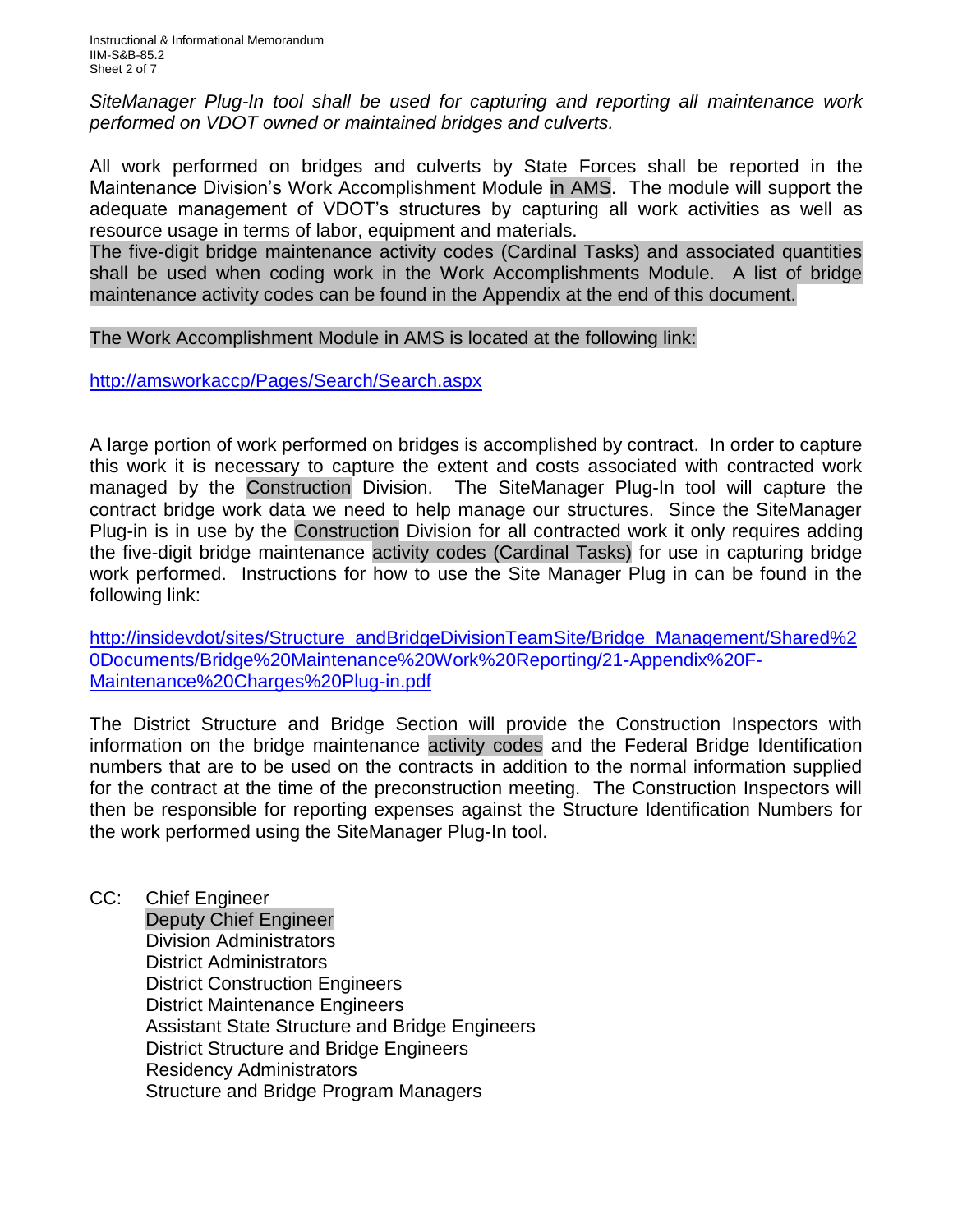## **APPENDIX A**

| <b>Bridge Maintenance Activity Codes (Cardinal Tasks)</b> |                            |       |                                  |       |                            |       |                         |              |                                  |       |                                     |
|-----------------------------------------------------------|----------------------------|-------|----------------------------------|-------|----------------------------|-------|-------------------------|--------------|----------------------------------|-------|-------------------------------------|
|                                                           | <b>Bridge Deck</b>         |       | <b>Bridge Superstructure</b>     |       | <b>Bridge Substructure</b> |       | Culvert (> 36SF)        | Bridge Misc. |                                  |       | Inspection & Engineering            |
| Code                                                      | Name                       | Code  | Name                             | Code  | Name                       | Code  | Name                    | Code         | Name                             | Code  | Name                                |
| 70700                                                     | Ordinary<br>Maintenance    | 70720 | Ordinary<br>Maintenance          | 70740 | Ordinary<br>Maintenance    | 70750 | Ordinary<br>Maintenance | 70760        | Ordinary<br>Maintenance          | 75780 | Safety Insp -<br>Interstate         |
| 71701                                                     | <b>Deck</b><br>Patching    | 721   |                                  | 741   |                            | 751   |                         | 761          |                                  | 75781 | Safety Insp -<br>Primary            |
|                                                           |                            |       |                                  |       |                            |       |                         |              |                                  |       | Safety Insp -                       |
| 71702                                                     | <b>Seal Cracks</b>         | 722   |                                  | 742   |                            | 752   |                         | 762          |                                  | 75782 | Secondary                           |
| 71703                                                     | <b>Thin Overlay</b>        | 72211 | Movable -<br><b>Mech Repairs</b> | 743   |                            | 753   |                         | 763          |                                  | 783   |                                     |
|                                                           |                            |       | Movable -<br>Corrective          |       |                            |       |                         |              |                                  |       |                                     |
|                                                           |                            |       | Maintenance                      |       |                            |       |                         |              |                                  |       |                                     |
|                                                           | <b>Joint</b>               |       | (Includes Elec                   |       |                            |       |                         |              |                                  |       |                                     |
| 71704                                                     | Rehabilitation             | 72500 | Repairs)<br>Conc. Superstr       | 744   | <b>Substr Surface</b>      | 754   | Surface                 | 764          |                                  | 784   |                                     |
| 72705                                                     | <b>Rigid Overlay</b>       | 72725 | Repair                           | 72745 | Repair                     | 72755 | Repair                  | 72765        | <b>Approach Slab</b>             | 785   |                                     |
| 72706                                                     | Rail Repair                | 72726 | <b>Steel Superstr</b><br>Repair  | 72746 | Repair<br>Undermining      | 72756 | Repair<br>Undermining   | 766          |                                  | 786   |                                     |
|                                                           | <b>Timber</b>              |       |                                  |       |                            |       |                         |              |                                  |       |                                     |
| 72707                                                     | Rehabilitation             | 72727 | <b>Bearing Repair</b>            | 747   |                            | 757   |                         | 767          |                                  | 787   |                                     |
| 72708                                                     | Asphalt<br>Overlay         | 72728 | Paint                            | 748   |                            | 74758 | Major<br>Rehabilitation | 768          |                                  | 788   |                                     |
|                                                           |                            |       |                                  |       | Major                      |       | <b>Culvert</b>          |              |                                  |       |                                     |
| 709                                                       |                            | 72729 | <b>Spot Painting</b>             | 74749 | Rehabilitation             | 74759 | Replacement             | 769          |                                  | 789   | <b>Bridge Rating -</b>              |
| 710                                                       |                            | 730   |                                  |       |                            |       |                         | 770          |                                  | 75790 | Interstate                          |
| 711                                                       |                            | 731   |                                  |       |                            |       |                         | 771          |                                  | 75791 | <b>Bridge Rating -</b><br>Primary   |
| 712                                                       |                            | 732   |                                  |       |                            |       |                         | 772          |                                  | 75792 | <b>Bridge Rating -</b><br>Secondary |
| 713                                                       |                            | 733   |                                  |       |                            |       |                         | 773          |                                  | 793   |                                     |
| 714                                                       |                            | 734   |                                  |       |                            |       |                         | 774          |                                  | 794   |                                     |
| 715                                                       |                            | 735   |                                  |       |                            |       |                         | 775          |                                  | 795   |                                     |
| 716                                                       |                            | 736   |                                  |       |                            |       |                         | 74771        | Mobilization                     | 796   |                                     |
| 717                                                       |                            | 737   |                                  |       |                            |       |                         | 74772        | Maintenance of<br><b>Traffic</b> | 797   |                                     |
|                                                           |                            |       |                                  |       |                            |       |                         |              | Misc. Roadway                    |       | <b>Bridge</b>                       |
| 718                                                       |                            | 738   |                                  |       |                            |       |                         | 74773        | Items                            | 75798 | Management                          |
| 74719                                                     | <b>Deck</b><br>Replacement | 74739 | Superstr<br>Replacement          |       |                            |       |                         | 74779        | <b>Bridge</b><br>Replacement     | 75799 | Preliminary<br>Engineering          |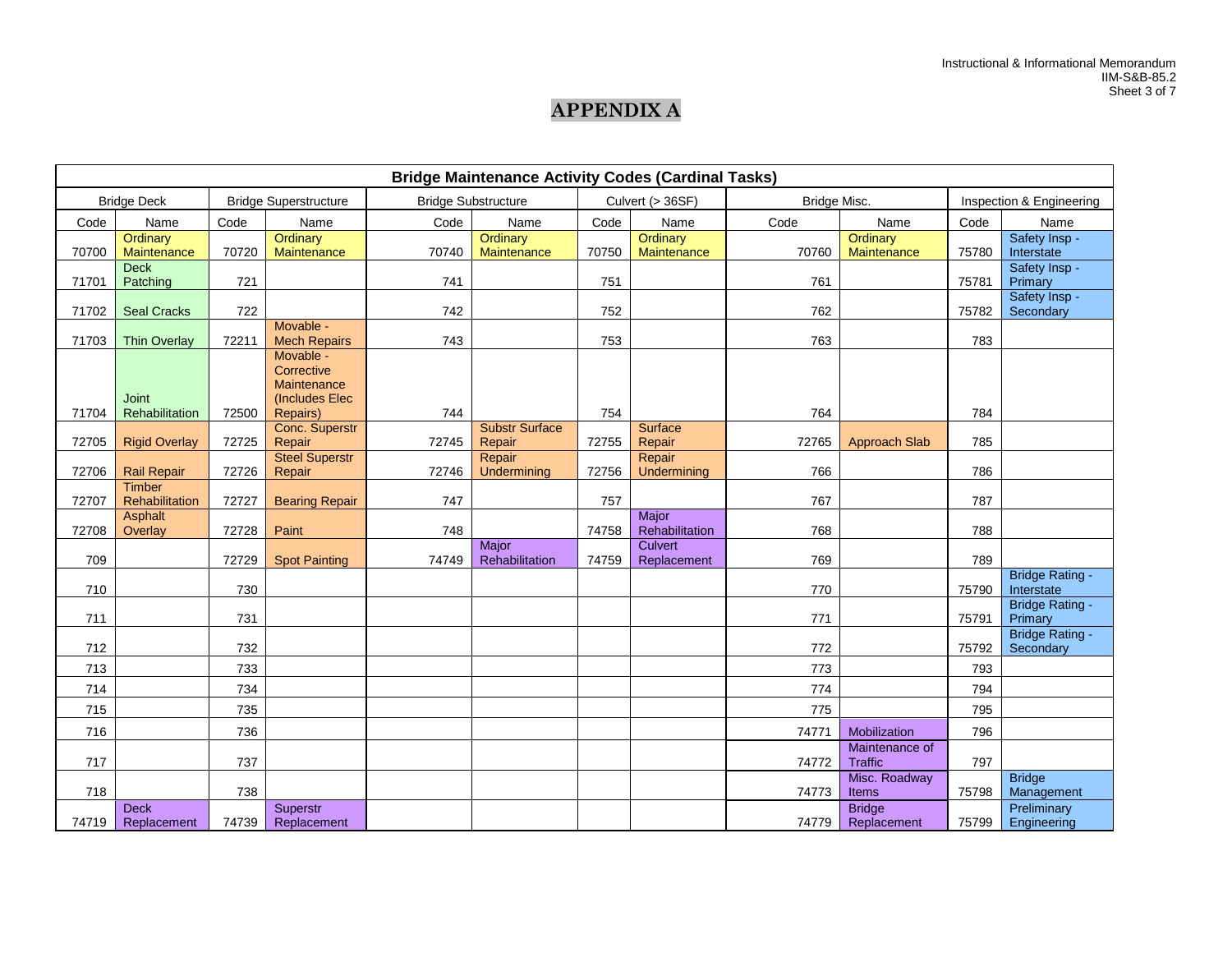| Legend            |                                |                                       |  |  |  |  |  |  |
|-------------------|--------------------------------|---------------------------------------|--|--|--|--|--|--|
| <b>Color Code</b> | <b>Bridge Program</b>          | <b>Activity Code</b><br><b>Series</b> |  |  |  |  |  |  |
|                   | <b>Ordinary Maintenance</b>    | 70XXX Series                          |  |  |  |  |  |  |
|                   | Inspection & Engineering       | 75XXX Series                          |  |  |  |  |  |  |
|                   | PM                             | 71XXX Series                          |  |  |  |  |  |  |
|                   | Restorative / Paint            | 72XXX Series                          |  |  |  |  |  |  |
|                   | Rehabilitation/Replacem<br>ent | 74XXX Series                          |  |  |  |  |  |  |

| <b>Bridge Program</b>       | <b>Activity Code</b><br><b>Series</b> | <b>Cost Centers for Stationary</b><br><b>Bridges</b> |            | <b>Cost Centers for Movable</b><br><b>Bridges</b> |                |
|-----------------------------|---------------------------------------|------------------------------------------------------|------------|---------------------------------------------------|----------------|
| <b>Ordinary Maintenance</b> | 70XXX Series                          | 11173550                                             | Interstate | 11173680                                          | Intersta<br>te |
| Inspection & Engineering    | 75XXX Series                          | 11153550                                             | Primary    | 11153680                                          | Primary        |
| <b>PM</b>                   | 71XXX Series                          | 11163550                                             | Secondary  | 11163680                                          | Second<br>ary  |

Example of Activity Code Generation



| Meaning         | Legend                                                                                                                     |
|-----------------|----------------------------------------------------------------------------------------------------------------------------|
| State / Federal | 7 - State: 6* - Federal                                                                                                    |
| Program         | 0 - Ordinary Maintenance, 1 - PM; 2-Restorative / Paint; 4 - Rehabilitation / Replacement; 5 - Inspection &<br>Engineering |
| Asset           | 7 - Bridge                                                                                                                 |
| Asset Group     | 0, 1 - Deck; 2, 3 - Superstructure; 4 - Substructure; 5 - Culvert; 6, 7 - Bridge; 8,9 - Inspection & Engineering           |
| Action          | <b>Activity Name</b>                                                                                                       |
|                 |                                                                                                                            |

**\* 6XXXX activities can only be used if the work to be performed qualifies for federal reimbursement.**

When washing a bridge you will use one of the Ordinary Maintenance (routine preventive maintenance) activities associated with bridges. Depending on what portion of the bridge is being washed, one of the following activities is to be used:

When *only the deck is washed* use 70700 (Ordinary Maintenance – Deck) When *only the superstructure is washed* use 70720 (Ordinary Maintenance – Superstructure)

When *only the substructure is washed* use 70740 (Ordinary Maintenance – Substructure) When *more than one portion of the bridge is washed* use 70760 (Ordinary Maintenance – Bridge)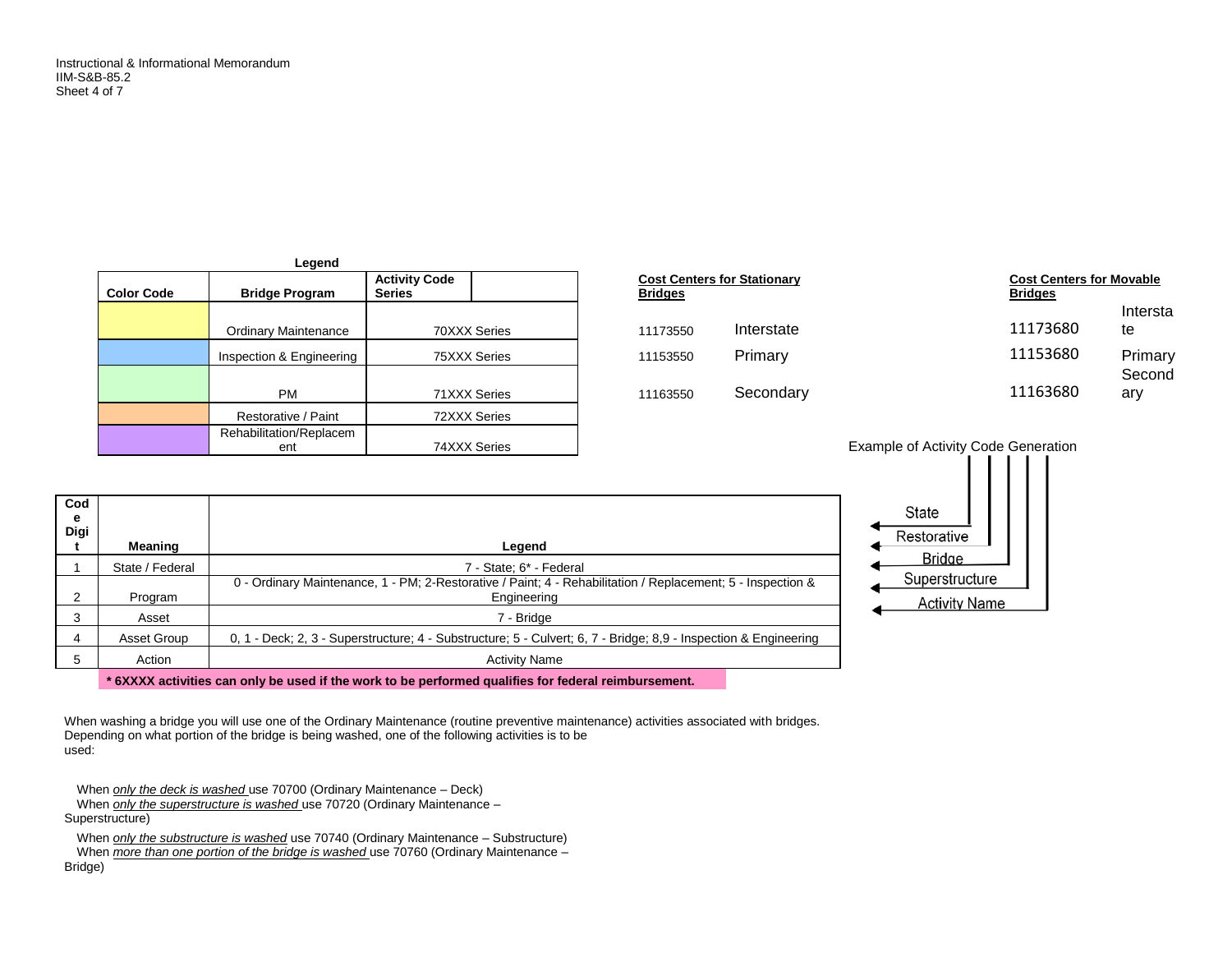# **Bridge Maintenance Activity Codes (Cardinal Tasks)**

| <b>Activity Number</b> |       |                                             |                                                                                                                                                                                                           |                          |
|------------------------|-------|---------------------------------------------|-----------------------------------------------------------------------------------------------------------------------------------------------------------------------------------------------------------|--------------------------|
|                        |       |                                             |                                                                                                                                                                                                           |                          |
|                        |       |                                             |                                                                                                                                                                                                           | Unit of                  |
| Federal*               | State | <b>Activity Name</b>                        | <b>Activity Description</b>                                                                                                                                                                               | Measure                  |
| 60700                  | 70700 | Ordinary<br>Maintenance - Deck              | Minor maintenance work that preserves/extends the life of<br>the deck or corrects minor defects. Examples: bridge deck<br>cleaning, temporary deck patching.                                              | $\overline{SY}$          |
| 60720                  | 70720 | Ordinary<br>Maintenance -<br>Superstructure | Minor maintenance work that preserves/extends the life of<br>the superstructure or corrects minor defects. Examples:<br>superstructure cleaning, cleaning /lubricating bearings.                          | EA                       |
| 60740                  | 70740 | Ordinary<br>Maintenance -<br>Substructure   | Minor maintenance work that preserves/extends the life of<br>the substructure or corrects minor defects. Examples:<br>substructure cleaning, erosion stabilization,<br>debris/vegetation removal.         | EA                       |
| 60750                  | 70750 | Ordinary<br>Maintenance -<br>Culvert        | Minor maintenance work that preserves/extends the life of<br>the culvert or corrects minor defects. Examples: culvert<br>cleaning, erosion stabilization, debris/vegetation removal.                      | EA                       |
| 60760                  | 70760 | Ordinary<br>Maintenance -<br>Miscellaneous  | Minor maintenance work that preserves/extends the life of<br>other elements of a structure or corrects minor defects.<br>Examples: stream bank stabilization, debris/vegetation<br>removal.               | EA                       |
| 61701                  | 71701 | Deck Patching                               | Permanent patching to bridge decks.                                                                                                                                                                       | SY                       |
| 61702                  | 71702 | Seal Cracks - Deck                          | Sealing of cracks in bituminous or concrete deck surfaces.                                                                                                                                                | $\overline{\mathsf{LF}}$ |
| 61703                  | 71703 | Thin Overlay                                | Application of thin-bonded overlay to bridge decks.                                                                                                                                                       | $\overline{SY}$          |
| 61704                  | 71704 | Joint Rehabilitation                        | Maintenance of bridge deck joints. Examples:<br>removal/replacement of joint material, repair/patching of<br>joint walls.                                                                                 | LF                       |
| 62705                  | 72705 | <b>Rigid Overlay</b>                        | Application of latex/silica fume overlay to bridge decks.                                                                                                                                                 | SY                       |
| 62706                  | 72706 | Rail repair                                 | Repairing or maintaining the railing system on a bridge.<br>This includes rails, parapets, curbs, safety walks and all<br>associated supports and connections.                                            | $\overline{\mathsf{LF}}$ |
| 62707                  | 72707 | Timber<br>Rehabilitation -<br><b>Deck</b>   | Maintenance actions exclusive to timber bridge decks.<br>Examples: application of wood preservatives,<br>repairing/replacing a portion of the timber deck boards,<br>tightening/replacing deck fasteners. | EA                       |
| 62708                  | 72708 | <b>Asphalt Overlay</b>                      | Application of asphalt overlay to bridge decks.                                                                                                                                                           | <b>SY</b>                |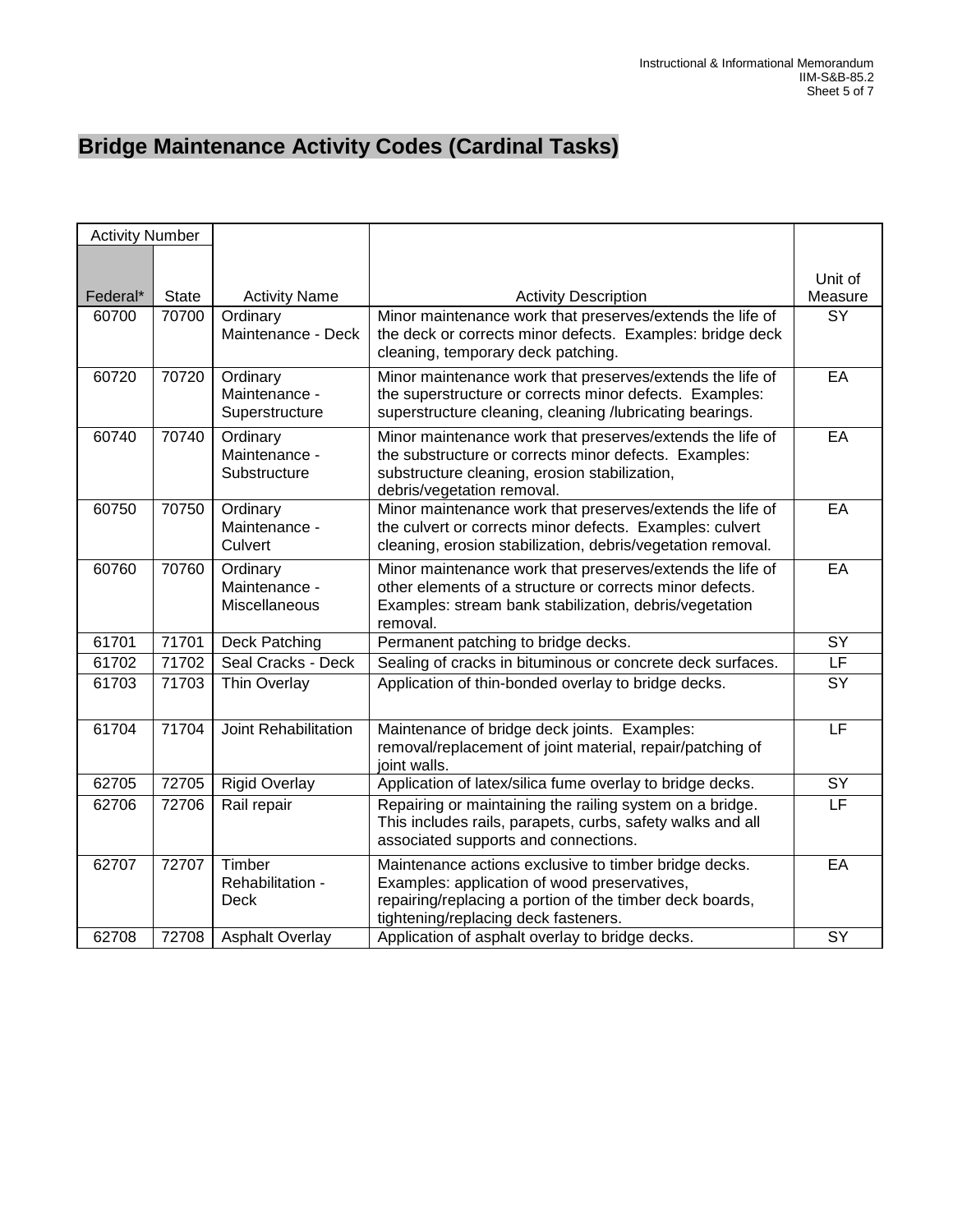# **Bridge Maintenance Activity Codes (Cardinal Tasks)**

| <b>Activity Number</b> |              |                                             |                                                                                                                                                                         |                    |
|------------------------|--------------|---------------------------------------------|-------------------------------------------------------------------------------------------------------------------------------------------------------------------------|--------------------|
| Federal*               | <b>State</b> | <b>Activity Name</b>                        | <b>Activity Description</b>                                                                                                                                             | Unit of<br>Measure |
|                        |              |                                             |                                                                                                                                                                         |                    |
| 62725                  | 72725        | Concrete<br>Superstructure<br>Repair        | Repairs to the exposed surfaces of bridge superstructures.                                                                                                              | $\overline{SY}$    |
| 62726                  | 72726        | Steel superstructure<br>Repair              | Repairs to steel bridge superstructures and all related<br>supporting activities, such as blocking and jacking of the<br>superstructure.                                | EA                 |
| 62727                  | 72727        | <b>Bearing Repair</b>                       | Repair, realignment or replacement of bridge bearing<br>devices.                                                                                                        | EA                 |
| 62728                  | 72728        | Paint -<br>Superstructure                   | Painting or coating structural steel on a bridge.                                                                                                                       | EA                 |
| 62729                  | 72729        | Paint -<br>Superstructure                   | Spot painting                                                                                                                                                           | <b>SF</b>          |
| 62745                  | 72745        | Substructure<br>Surface Repair              | Repairs to the exposed surfaces of bridge substructures.                                                                                                                | <b>SY</b>          |
| 62746                  | 72746        | Substructure -<br><b>Repair Undermining</b> | Filling scour holes, installing rip-rap or other scour<br>countermeasures to prevent or stabilize scour at bridge<br>substructure.                                      | Ton                |
| 62755                  | 72755        | Culvert - Surface<br>Repair                 | Repairs to culvert and all related supporting activities.<br>Examples: patching spalls/delaminations, sealing cracks,<br>repairing damaged headwalls/endwalls.          | <b>SY</b>          |
| 62756                  | 72756        | Culvert - Repair<br>Undermining             | Filling scour holes, installing rip-rap or other scour<br>countermeasures to prevent or stabilize scour at culvert.                                                     | Ton                |
| 62765                  | 72765        | Approach Slab<br>Repair                     | Maintenance of bridge approach slabs. Examples:<br>repairing settlement, repairing cracks, patching,<br>installing/repairing pressure relief joints, replacing overlay. | EA                 |
| 64719                  | 74719        | Deck Replacement                            | Replacement of bridge deck.                                                                                                                                             | EA                 |
| 64739                  | 74739        | Superstructure<br>Replacement               | Replacement of bridge superstructure.                                                                                                                                   | EA                 |